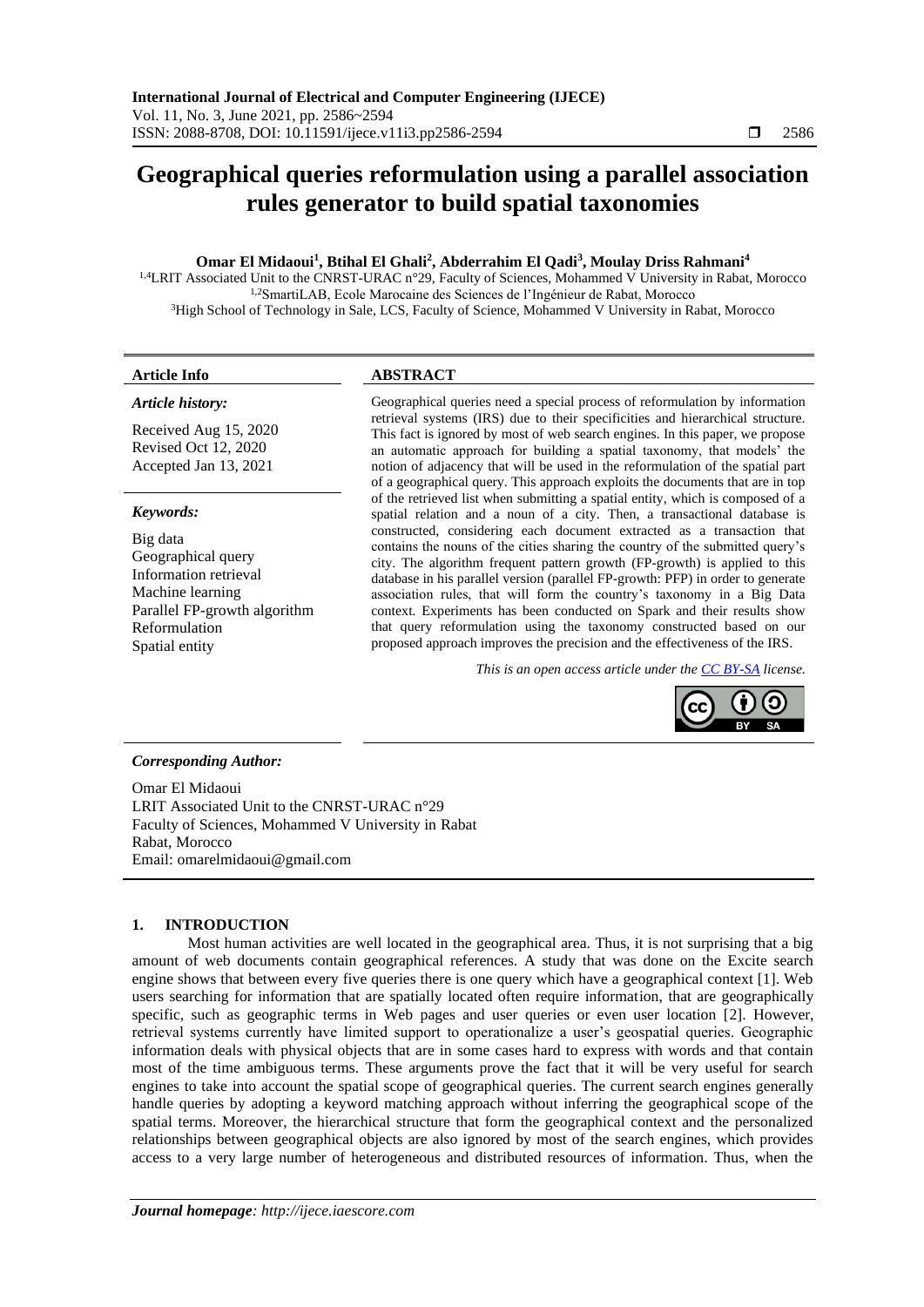name of a place is typed into a typical search engine associated with a spatial preposition (e.g. "near"), web pages that include that name in the text will be retrieved, instead of places that are close to that specified place and that represent the intent of the user.

In order to do a spatial analysis of text, the first step is the annotation of spatial named entities. Several techniques have proved their ability for carrying out this annotation, such as the works of [3, 4] that has elaborated this task using external resources named "gazetteers". As defined in the literature, a gazetteer is a dictionary or geographic directory whose inputs are names of places. Each entry in this dictionary may be associated with information such as belonging to one or more administrative structures (town, region and country), Physical characteristic (mountain, river and road), with its statistical data and geometric representation expressed in a geographic referential.

Other works proposes the categorization of these spatial named entities after identification. Such as, Bouamor that exploits a document structure [5] extracted from the collaborative encyclopedia "Wikipedia". The identification of named entities is done using the title and their categorization is based on the analysis of the first sentence of the description part or the category part at the end of the article. Buscaldi and Rosso has also proposed a technique for spatial named entities categorization using the thesaurus Geo-WordNet [6].

In the other hand, some approaches aim more particularly to the disambiguation of recognized places names [7]. The ambiguity can be understood as a word or a phrase that has many meanings [8]. In this case, two types of ambiguities are to treat [9]: A geo/non-geo ambiguity is when the entity has a nongeographical meaning like the term "Turkey", and a geo/geo ambiguity that occurs when the named entity refers to two different places as Rabat in Malta and Rabat in Morocco.

A hybrid approach is proposed in [10] which, first landmark names of places but also searches for these terms in ontological resources to identify related terms, potentially geographic. Domain-Specific taxonomies [11] are also playing an important role in many applications for improving search results [12] or helping with query reformulation [13, 14]. More recently, different external resources have been also created and used. Such as the geographic markup language (GML) data used in the geographical information retrieval model, proposed by Fang and Zhang [15], which simplifies the process of information acquisitions by the extraction and analyzes of the attribute features, spatial features and structure features of the exploited GML data. This data that is being generated by special services and stored in semi-structured documents using the geographic mark-up language, which is a coding specification for geographic information that has been implemented based on the extensible mark-up language (XML) and standardized (ISO 19136-2007). However, geographic taxonomies' and ontologies' hierarchical structure made their strength specially when considering the link of adjacency between places [16].

In this paper, we propose a geographical taxonomy builder using the parallel FP-growth algorithm (PFP) which inputs are text documents and we complete the process by suggesting a query reformulation approach for geographical queries. The thematic part of the query is improved using a query expansion approach. A specific type of query reformulation methods [17], which expand each search query with meaningful related concepts that can be captured from a manually or automatically constructed knowledge structure to enrich the query so it can represent its intent more clearly.

The expansion technique used for improving the thematic part of a geographical query in this work, is proposed based on the work of Nakade *et al.* [18] which proposes a semantic query expansion method that retrieve relevant tweets. This method uses a thesaurus (from thesaurus.com) to search for synonyms for original search topics and reformulate a query by adding synonyms and search topics using parenthesis and OR operators. According to an evaluation of this approach based on a corpus of 35000 tweets, the overall retrieval performance was improved.

In this paper, the proposed approach is tested using a collection that has been created during our experimentations. This collection contains 50 queries and 2500 documents. We used 1500 documents, considering 30 retrieved documents per city for the taxonomy building step, as we used a list of the 50 most popular cities. In addition of, 20 retrieved documents per submitted query in the reformulation step evaluation (10 before and 10 after reformulation). Thus, 2500 documents have been used in total. The collection's documents were retrieved automatically using the Google web services whenever there was a need.

The main contributions done in this approach are the use of the parallel FP-growth algorithm in a geographical context by filtering the input document's terms to the absolute spatial entities of the country for which the taxonomy is to be created. It includes also the step of classification of a submitted query (geo/nongeo) and the separation of geographical and thematic entities giving a geographical query to reformulate in order to reformulate the two entities in two different manners.

The section 2 is introducing our proposed approach for the construction of a geographical taxonomy of adjacency using the PFP algorithm, while we explain our query reformulation technique in section 3. The results of our experimentations are presented in section 4. Finally, section 5 draws conclusions and future works.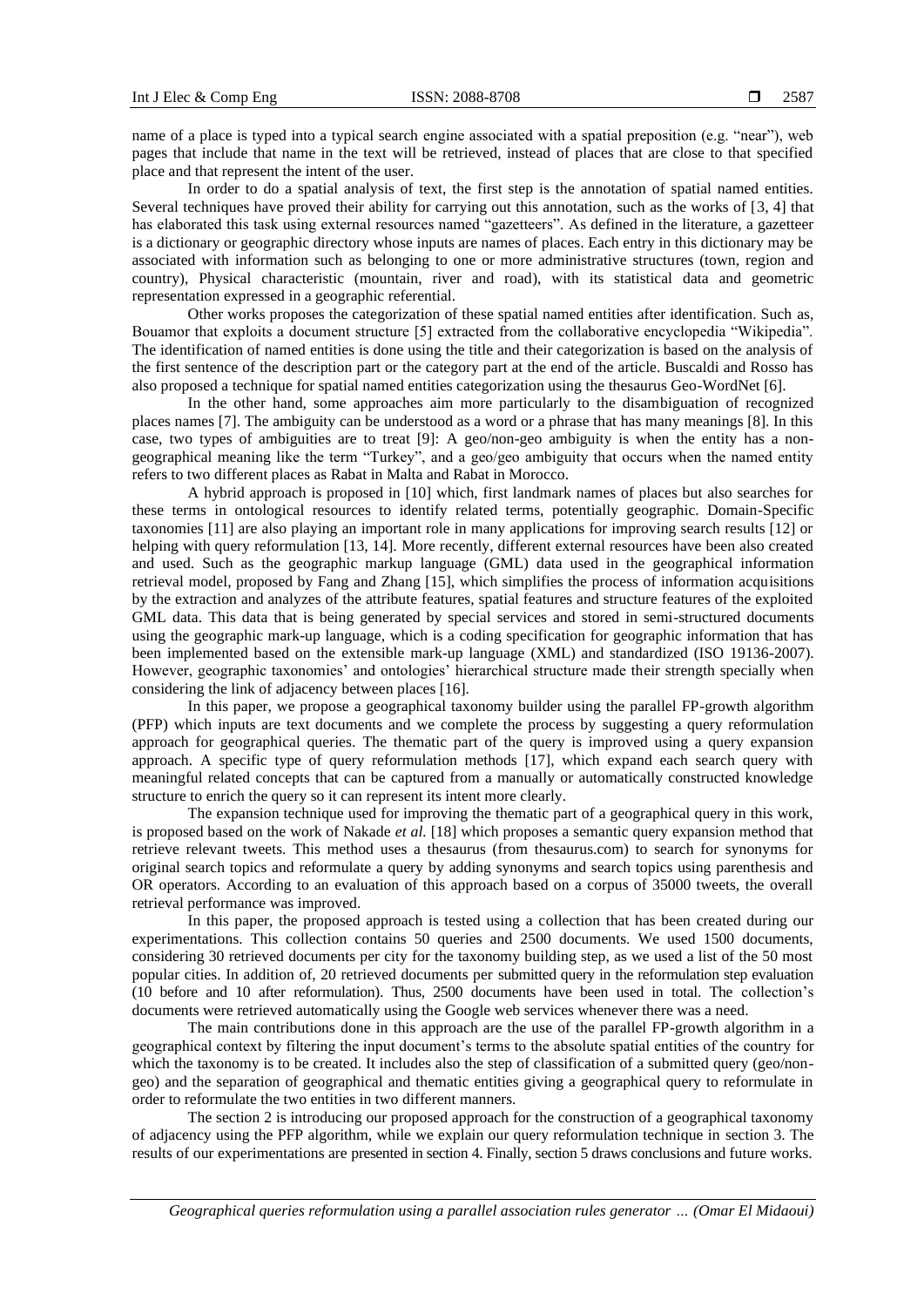#### **2. THE GEOGRAPHICAL TAXONOMY BUILDER**

A taxonomy consists of a number of names arranged in a hierarchical system that describe a specific domain [19] by a hierarchical structure. A taxonomy starts from a general concept of a domain, and associate to it the terms that describe this specific domain more precisely while moving down in the hierarchy. In this work, we introduce an automatic approach that builds a geographical taxonomy of adjacency. In this aim, we exploit the best-ranked documents retrieved using the search engine when submitting a spatial part of a query. This spatial part contains a spatial relationship of adjacency and a noun of a city for which we are constructing the branch of the taxonomy. The proposed approach is based on the parallel FP-growth algorithm.

The geographical query model used considers two types of spatial entities: the absolute and the relative spatial entities (ASE and RSE). The geographical named entities such as the city of "London" are well-known named entities and are defined as an absolute spatial entity (ASE). While complex spatial entities as "near London" are labelled as an relative spatial entities (RSE).

### **2.1. The FP-growth algorithm**

The FP-growth technique [20] is an association rules machine learning algorithm, where "FP" is the acronym of frequent pattern. Given as input a dataset of transactions, the first step of this algorithm is to compute item frequencies and identify the most frequent items. Different from Apriori algorithm [21, 22] designed for the same aim, by its second step that uses a suffix tree structure, called FP-tree, to encode transactions without the explicit generation of candidate sets, which are usually expensive to generate. After this step, the frequent item sets are extracted from the FP-trees.

The FP-growth is a two phases algorithm. The first phase consists of the construction of FP-trees and the second mines frequent patterns from the generated FP-trees. The construction of an FP-tree requires two scans on the used database. The first scan permits the selection of the frequent items that are then sorted based on their frequency in descending order to form a new structure caller F-list. The second scan constructs the FP-tree. First, while reordering the database tuples according to F-list, the non-frequent items are removed, based on the calculation of the value of support for every item (1) and considering the frequent items as the items for which the support value is greater then the minimum support threshold (minsup). Then the reordered transactions are inserted into the FP-tree. The input of the growth part of the algorithm is the constructed FP-tree. Considering a set of items A, N is the number of transactions in the database, f(A) the frequency of A in a database and P(A) the probability of occurrence of A in the same database, The support of A is calculated using the expression (1):

$$
support(A) = P(A) = f(A) / N
$$
\n(1)

Then, the FP-growth algorithm traverses nodes in the FP-tree beginning from the least frequent item in F-list. While traversing each node, FP-growth collects items on the path from the node to the root of the tree. These collected items constitute the elements of the conditional pattern base of the current item in F-list. The conditional pattern base of an item is defined as a small database of patterns that co-occur with this item. Then FP-growth creates small FP-trees based on the conditional pattern bases and re-executes the algorithm recursively on the new FP-trees until no conditional pattern base can be generated. Finally, association rules to use in decision support are generated from the resulted FP-trees. A rule is valid when its confidence (2) exceeds or equals a fixed minimum confidence "minconf". Considering A and B as sets of items the confidence that A can imply B is measured as (2):

$$
Confidence(A \rightarrow B) = P(A|B) = Support (A \cup B)/Support(A)
$$
\n(2)

#### **2.2. The parallel FP-growth**

The parallelized FP-growth work on distributed machines [23]. Its partitioning task is done in such a way that each machine executes an independent group of mining tasks. This method of partitioning eliminates computational dependencies between machines, and thereby communication between them. Given a transaction database DB, the PFP algorithm's steps are as:

- **-** Sharding: Splitting DB into successive parts and storing those parts on n different machines. Each resultant part is called a shard.
- **-** Parallel counting: Counting the support values of all items appearing in each shard. This step permits to discover the items' vocabulary implicitly, which is normally unknown for a huge Database. The result of this step is an F-list.
- **-** Grouping items: Considering I the set of vocabulary discovered, splitting the |I| items appearing in F-list into Q groups. The groups list is called G-list, where each group is given a unique group-id (gid). As Flist and G-list are both small, this step can be executed on a single node of the cluster in few seconds.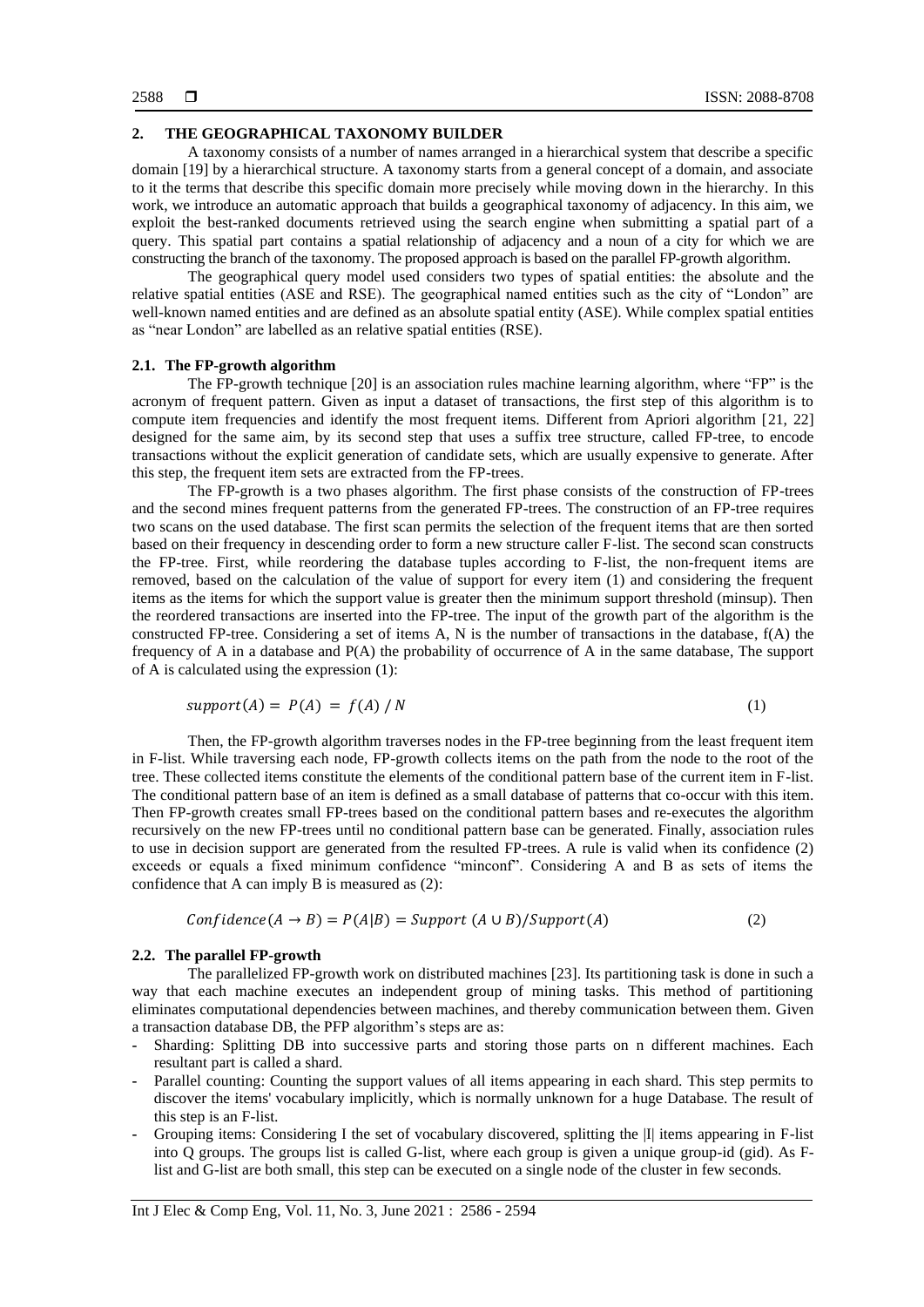- **-** Parallelizing: Selecting group-dependent transactions on which the FP-growth algorithm is applied in order to build local FP-trees in parallel and growth their conditional FP-trees recursively.
- **-** Aggregating: Aggregating the results generated in the parallelizing step as our final result.

PFP distributes the growing FP-trees work based on the transactions' groups. thus, this approach is more scalable than a single-node implementation. PFP is implemented in the machine learning library (Mllib) on Spark and it takes three parameters: The minimum support threshold to identify frequent itemsets, the minimum confidence for generating association rules and the number of shards used to distribute the job.

#### **2.3. Geographical taxonomy of adjacency**

Considering a database whose transactions are documents and items are the cities of the country that contain the city of the user query. We propose to build a spatial taxonomy Figure 1 of adjacency based on the PFP algorithm. The documents that form the input transactional database are restricted to the absolute spatial entities contained in the documents. Thus, the items considered are the ASEs. After the application of the PFP algorithm, starting from the capital of the country for which we will build the taxonomy, the fusion of all the generated FP-trees is forming our geographical taxonomy.



Figure 1. A two-level taxonomy for the  $ASE_0$ 

Validation step: In this contribution, we propose also a step of validation of each arc of the taxonomy. To validate each arc in the aggregating step, we verify if its two parts (the two ASEs that form this arc) mutually generate each other in the FP-trees.

As shown by the example in Figure 1, ASE<sub>1</sub> involves ASE<sub>0</sub> (ASE<sub>1</sub>  $\rightarrow$ ASE<sub>0</sub>) and ASE<sub>0</sub> involves  $\text{ASE}_1 (\text{ASE}_0 \rightarrow \text{ASE}_1)$ . That means that these two absolute spatial entities are highly related. Thus we assume that they are close to each other geographically. In this case, the arc between the two ASEs is kept and this taxonomy evolves to a two-level taxonomy as it is the case in Figure 1. Otherwise,  $ASE_0$  has involved  $ASE_3$  $(ASE_0 \rightarrow ASE_3)$ , but ASE<sub>3</sub> do not involve ASE<sub>0</sub> (ASE<sub>3</sub>  $\leftrightarrow$  ASE<sub>0</sub>) so this arc has not been validated. Thus, it has been removed from the taxonomy. The double involvement is considered as a validation of the information generated by the descending implication.

#### **3. REFORMULATION OF A GEOGRAPHIC QUERY USING A TAXONOMY**

In order to reformulate a geographical query, we first separate the different components of the query based on the approach of geographic information extraction (GIE) proposed in [24]. This approach utilizes a methodology of semantic annotation for the detection of geographical markers: first, the absolute spatial entity is detected and annotated. Then the spatial entity (SE) is constructed considering this ASE and a lexicon of spatial relations. What remains of the query is marked as its thematic entity (TE).

We also proposed a contribution in this step. We made some modifications in the GIE approach cited based on a hypothesis. Hypothesis. If the spatial relation is not present in the query, the occurrence of an ASE does not mean that the query has a geographical intent. For example, a query containing "George Washington". We can also consider the example of the query searching for "Hôtel de Paris". In this context, the noun "Paris" is the name of a hotel whose location is in Tangier, Monte Carlo or Monaco.

After the separation of the different entities of the user query, we continue applying the proposed approach by interpreting the spatial relationship contained in the spatial entity of the query. The interpretation is done using a lexicon of adjacency spatial relations. The process of reformulation depends on the result of this interpretation.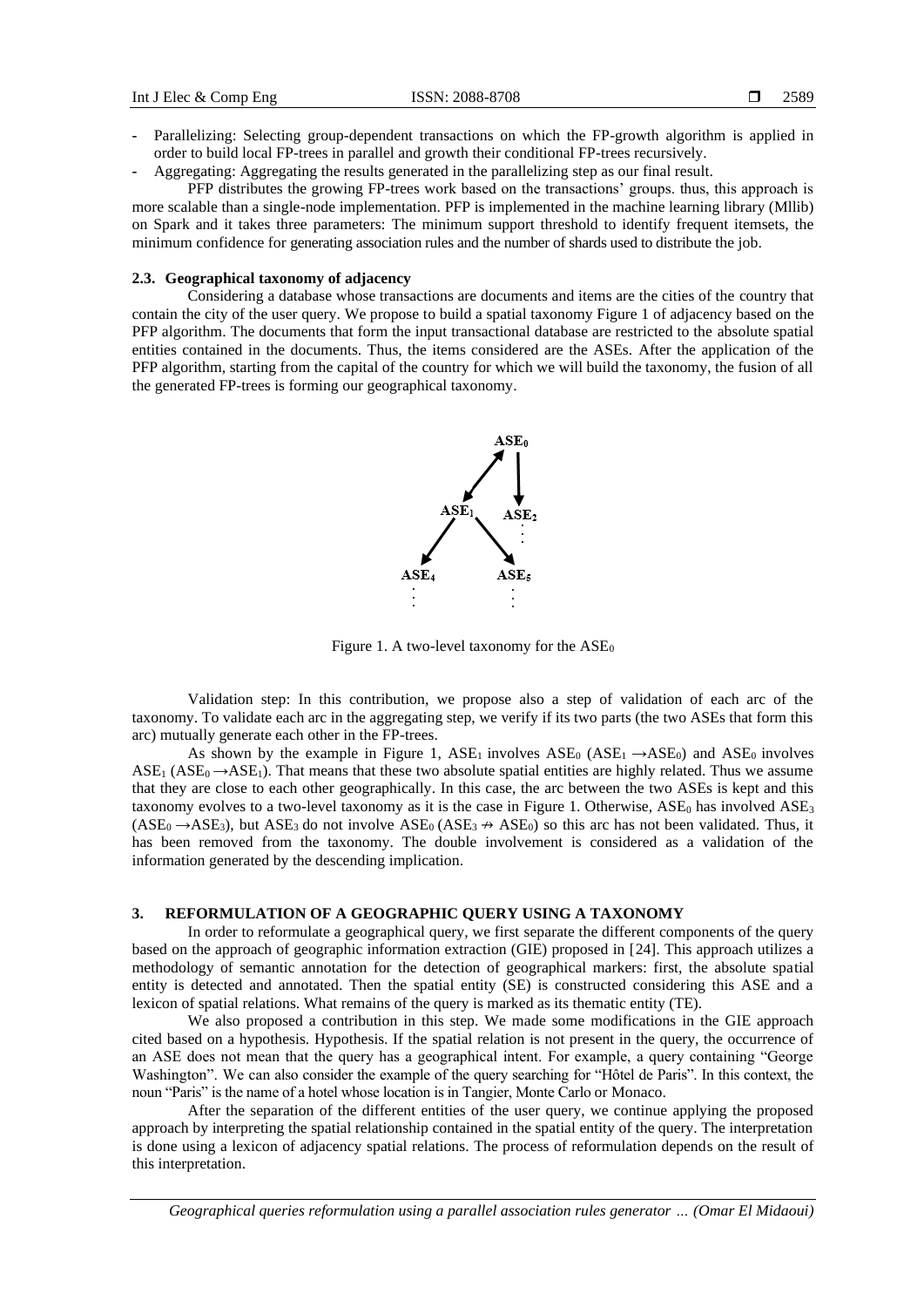If the spatial relation detected in the query is a relation of adjacency, we reformulate the spatial part of the query using the country's taxonomy [12], and the thematic part using a semantic expansion method. Our query reformulation approach, has been inspired from the work of Nakade *et al.* [18]. Logically, a query that contains a relation of adjacency means that the intent of the user is to retrieve places that are around the ASE of his query. Thus, we propose to eliminate the entire spatial entity, and to replace it by the direct childnodes items (CNIs) of the query's ASE in the geographical taxonomy as:

- User new query  $=$  TE SR ASE
- Reformulated query = expanded TE + "CNI<sub>1</sub>" or "CNI<sub>2</sub>" or ...

In the reformulated query, quotes are used to search for the desired place and not separately search for the words that the place's name contains if the ASE is composed of many terms (e.g. the submission of New York unquoted, can lead the search engine to search for New and York as two independent terms). Moreover, the Boolean operator 'or' is used, to ensure that the retrieval returns documents that include for example "CNI<sub>1</sub>" or "CNI<sub>2</sub>" or both of them and so on for all the child-nodes used to reformulate the query.

#### **4. EXPERIMENTATION RESULTS**

To apply the proposed approach, we used a lexicon of spatial relationships, and a database of validated ASEs associated with their countries. In order to test and verify the performance of the technique of taxonomy building proposed in this work, we took our country Morocco as an example. Thus, to be able to use the web pages created by Moroccans themselves we perform our tests in French. "Rabat", the capital of Morocco is the ASE that we considered as a root for our taxonomy. The search engine used in our experimentations is Google web service.

We apply our method using transaction database that is constructed by iterating on Morocco's ASEs list (a selected list of 50 cities and villages of Morocco). For every ASE, we selected the thirty first web pages retrieved when submitting a relative spatial entity containing the current ASE. As a pre-treatment step, we deleted accents from the extracted documents to minimize the matching gab between ASEs, due to different manners of writing cities' names by the persons who wrote the documents contents. Because, we have noticed before that the miss-matching problem arise particularly in the case of nouns that contain accents [25]. Then, we varied the SR of the spatial entities submitted to verify if the variation of the SR influences the performance of the proposed approach. The spatial relations used in this test step are as:

First, the five top-ranked documents were extracted for the ASE Rabat associated with every spatial relationship of Table 1. A database (DB) containing 35 transactions is constructed based on these documents. The parallel FP-growth algorithm is applied to this DB and then the association rules are generated between Rabat and every Moroccan ASE that co-occur with it in the database. After that, we varied the minimum support from 0.2 to 0.8 without the validation step, while we fixed the minimum confidence to 0.6 as shown in Table 2. Later we computed the error rate and the number of rules generated in every case.

| Table 1. Spatial relations |                    |                               |  |  |
|----------------------------|--------------------|-------------------------------|--|--|
| Annotation                 | Expression         | Translation of the expression |  |  |
| <b>SR1</b>                 | à côté de          | Next to/beside                |  |  |
| SR <sub>2</sub>            | à la périphérie de | in the periphery of           |  |  |
| SR <sub>3</sub>            | à proximité de     | Close to/to the periphery of  |  |  |
| SR <sub>4</sub>            | aux alentours de   | Around                        |  |  |
| SR <sub>5</sub>            | aux environs de    | Surroundings                  |  |  |
| SR <sub>6</sub>            | les environs de    | the surroundings of           |  |  |
| SR <sub>7</sub>            | près de            | Near to                       |  |  |

Table 2. The error rate and the number of rules generated while varying the min support threshold and the spatial relationship used for item sets containing the ASE "Rabat"

|                 |            |       |       |     |                           | -   |     | .   |
|-----------------|------------|-------|-------|-----|---------------------------|-----|-----|-----|
|                 | Error rate |       |       |     | Number of generated rules |     |     |     |
| RS\minsup       | 0.2        | 0.4   | 0.6   | 0.8 | 0.2                       | 0.4 | 0.6 | 0.8 |
| RS <sub>1</sub> | 72.73      | 28.57 | 33.33 | 0   | 22                        |     |     |     |
| RS <sub>2</sub> | 42         | 0     |       |     |                           |     |     |     |
| RS <sub>3</sub> | 25         |       |       |     |                           |     |     |     |
| RS <sub>4</sub> | 40         | 33.33 | 0     |     | 10                        |     |     |     |
| RS <sub>5</sub> | 33.33      | 0     |       |     | 9                         |     |     |     |
| RS <sub>6</sub> | 40         | 50    | 0     |     | 10                        |     |     |     |
| RS <sub>7</sub> |            |       |       |     |                           |     |     |     |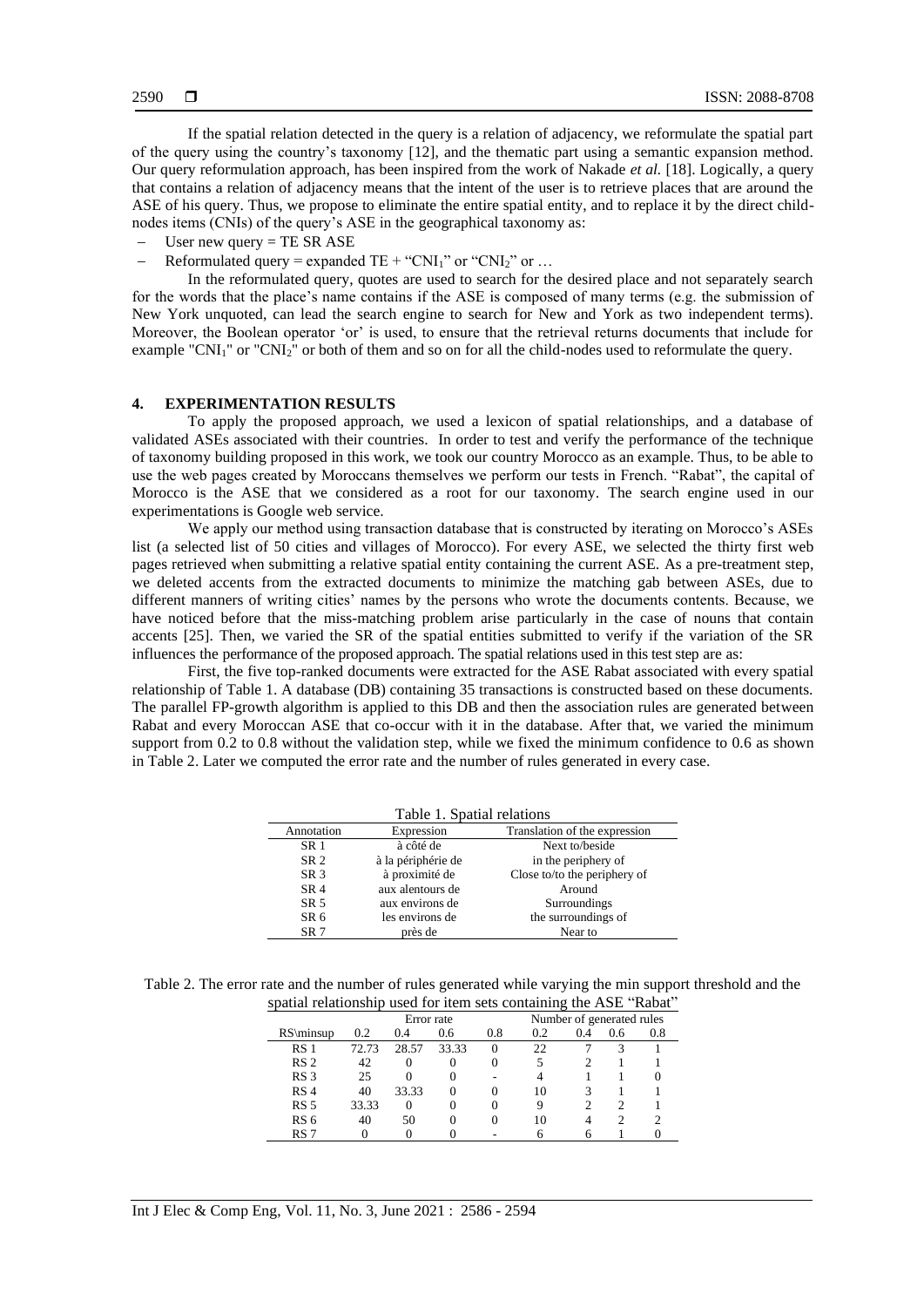From Table 2, we notice that using the minsup=0.8 the algorithm does not return any results in some cases otherwise it gives 1 or 2 answers. The same for minsup=0.6 that do not exceed 2 correct answers. Regarding the value 0.2 it generally gives a high error rate and sometimes returns a very high number of responses up to 22 resulting ASEs in the case of RS 1 with 6 correct adjacent ASEs only. Thus, we favored the value of minimum support equal to 0.4 because it is the one that gives the best ratio between a minimal error and an acceptable number of answers. The next step of experimentations is done in order to compare the cases where we use or not the validation step for aggregating the generated FP-trees in order to build the taxonomy of adjacency, based on a minimum support of 0.4 and a minimum confidence of 0.6.

Comparing the results using validation with the results without validation, we note that the error rate decreases when using the validation step, with the exception of the SR 4 for which from 3 results including 2 correct ASEs, validation has eliminated one of the correct ASEs and kept the erroneous one. Concerning the SR 3 we notice that the only ASE that was resulted without validation was eliminated with the step of validation. In general, we conclude that the validation step reduces errors sufficiently.

To minimize the error rate while keeping as much as possible of correct results (eliminate only the erroneous ASEs by the validation step). We propose to compute the average of the two supports of the opposite rules (e.g.  $ASE_1 \rightarrow ASE_2$  and  $ASE_2 \rightarrow ASE_1$ ). Table 3 shows that the result given by the case of the average support solves the problems mentioned for the SR 3 and SR 4.

Table 3. The error rate and the number of correct rules generated using the step of validation or not and using the average of support between the two cases, varying the spatial relation used for item sets containing the ASE "Rabat" with a minsup of 0.4

|                  |                    | Error rate |              |       | Number of correct rules |    |  |
|------------------|--------------------|------------|--------------|-------|-------------------------|----|--|
| Spatial relation | wv                 | НV         | AS           | WV    | UV                      | AS |  |
| SR <sub>1</sub>  |                    | 28.57      | $\mathbf{I}$ |       |                         |    |  |
| SR <sub>2</sub>  |                    |            |              |       |                         |    |  |
| SR <sub>3</sub>  |                    |            |              |       |                         |    |  |
| SR <sub>4</sub>  |                    | 33.33      | 50           | 33.33 |                         |    |  |
| SR <sub>5</sub>  |                    |            |              |       |                         |    |  |
| SR <sub>6</sub>  |                    | 50         |              |       |                         |    |  |
| SR <sub>7</sub>  |                    |            |              |       |                         |    |  |
| <b>TTT</b>       | きんせい しんしょう はちじゅうしき |            |              |       |                         |    |  |

WV: without validation

UV: Using validation

AS: Average support

Comparing the seven spatial relations, we promote the SR 7 "*près de*" which gives the most interesting result with 0% error and six correct ASEs as child nodes of Rabat's taxonomy of adjacency Figure 2. We also varied the value of minimum confidence, and noticed that the best results are given using the first fixed value 0.6. Using the favorable conditions represented we continue the construction of Morocco's taxonomy with 0.4 as a minimum support, 0.6 as a minimum confidence and using the average of support for validating links as shown in Figure 3.



Figure 2. A one-level taxonomy for rabat using the spatial relation "Près de"



Figure 3. A two-level geographical taxonomy of adjacency for Morocco

For building this taxonomy, we had used 50 Moroccans ASEs and we were searching for the 30 first retrieved documents while submitting every ASEs with the selected relationship. Thus, 1500 documents have been used in this test with a minimum support of 0.4 and a minimum confident of 0.6. We have been using multiple numbers of nodes also, in order to evaluate the effectiveness of our parallel algorithm. Thus, we took the baseline as the utilizations of one node with two cores of 2.3 GHz and 8 G of memory, this test has

*Geographical queries reformulation using a parallel association rules generator … (Omar El Midaoui)*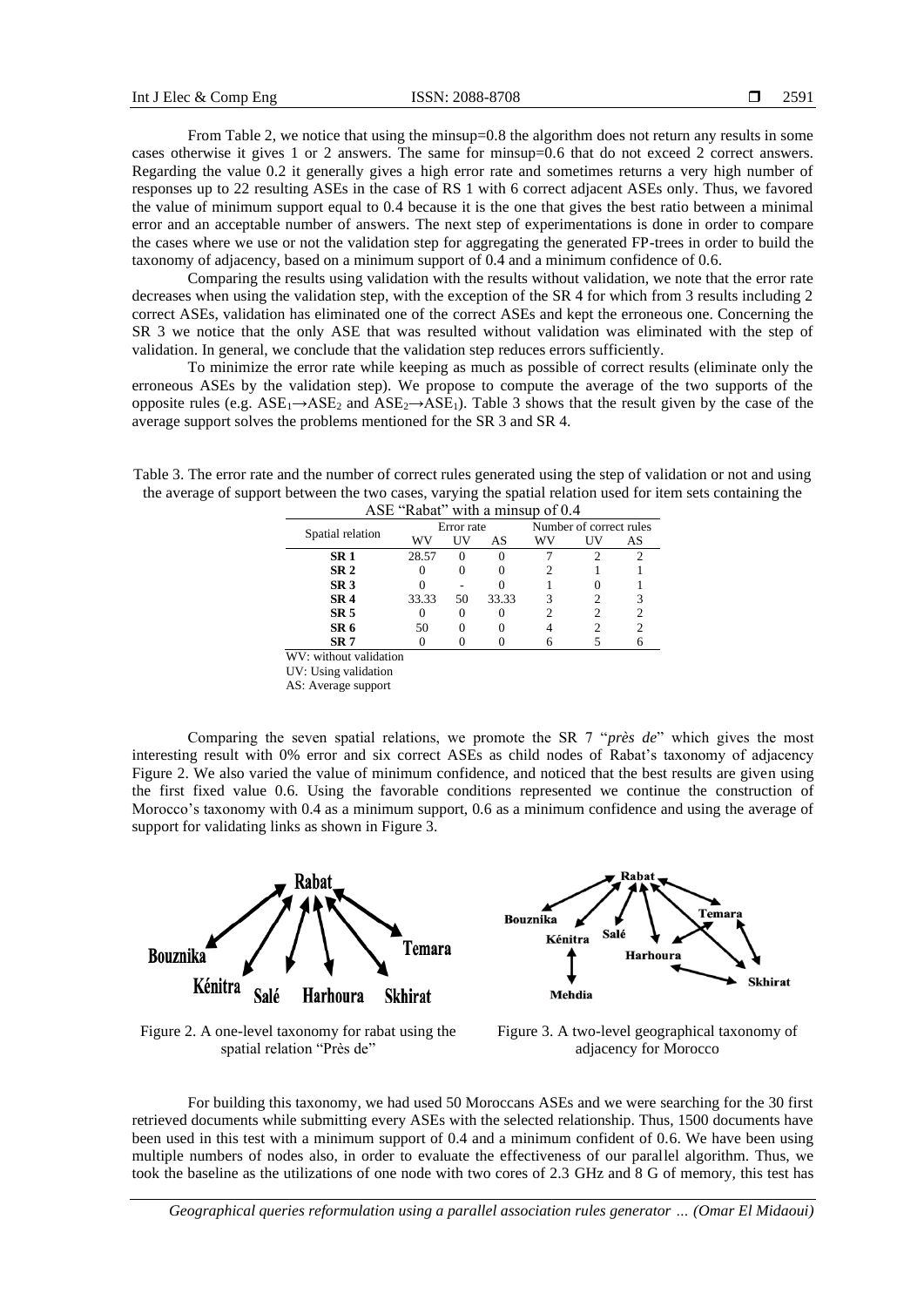been conducted in 1.69 seconds. the second node's characteristics are 2 cores of 2.3 GHz and 16 G of memory, the third node's characteristics are 2 cores of 2.8 GHz and 4 G of memory, while the fourth node's characteristics are 2 cores of 3.1 GHz and 16 G of memory. Table 4 shows the total execution time of our technique while varying the number of used nodes from 1 to 4, in consequence the number of cores, has been varied from 2 to 8 and the RAM capacity from 8 G to 44 G.

Table 4 shows that in term of execution time the effectiveness of our parallel technique increases while increasing the number of cores. Considering the baseline, we had a speedup of 3.13 when using 4 nodes. However, we notice in Figure 4 that this improvement is not proportional to the number of nodes used. Thus, we expect that at some level the efficiency of the algorithm will stagnate.

| Table 4. Execution time (seconds) of the PFP algorithm on a spark cluster |  |  |  |
|---------------------------------------------------------------------------|--|--|--|
|---------------------------------------------------------------------------|--|--|--|

| $#$ nodes   | <b>Baseline</b> |          |          |             |
|-------------|-----------------|----------|----------|-------------|
| # of cores  |                 |          |          |             |
| Memory (Go) |                 | $8 + 16$ | $8+16+4$ | $8+16+4+16$ |
| Duration    | . 69            | 0.85     | 0.71     | 0.54        |
|             |                 |          |          |             |
|             |                 |          |          |             |



Figure 4. Execution time

In order to evaluate the precision of the results of our approach and confirm the results of the precedent tests, we proposed 50 geographical queries that has been submitted to the Google search services with and without reformulation using the taxonomy built using the PFP algorithm and the same queries when reformulated using the geographical query expansion method (GQEM) proposed in [26]. Which is a natural language processing (NLP) method that modify and/or expand both the thematic and geospatial parts.

We compared the values of the Precision at 10, the Mean Average Precision and the execution time of the new proposed approach with the two cases: queries without reformulation and queries reformulated using GQEM. The performance is presented in percentage in order to show the enhancement of the precision and effectiveness of the proposed approach. The percentage of improvement of the execution time have been measured based on Amdahl's law.

From Table 5 we notice that the approach presented in this manuscript gives an interesting improvement in the precision of the geographical queries used in our experiments. However, the enhancement of performance between the new approach and GQEM given the execution time is quite normal, it is due to the parallelisation of the process. In order to evaluate our approach in other geographical places, we conduct tests on cities from France using the same parameter's values. We took the capital Paris as a start. Applying our approach of adjacencies taxonomy builder using 120 documents in order to retrieve adjacent places to Paris, gives the results illustrated on Table 6. As shown in Table 6, the percentage of correctness of the results is of 100. This is due to the height precision and the double validation of our approach.

Table 5. The performance rate of the presented technique using 4 nodes according to the original queries and  $t_{\text{ho}}$  gueries reformulated with  $\text{COLM}$ 

| the queries reformulated with GOEM |                 |        |                |  |  |
|------------------------------------|-----------------|--------|----------------|--|--|
| Compared to                        | Precision at 10 | MAP    | Execution time |  |  |
| Original queries                   | 10.56%          | 12.92% | 43.24%         |  |  |
| <b>GOEM</b>                        | 5.30%           | 7.68%  | 68.05%         |  |  |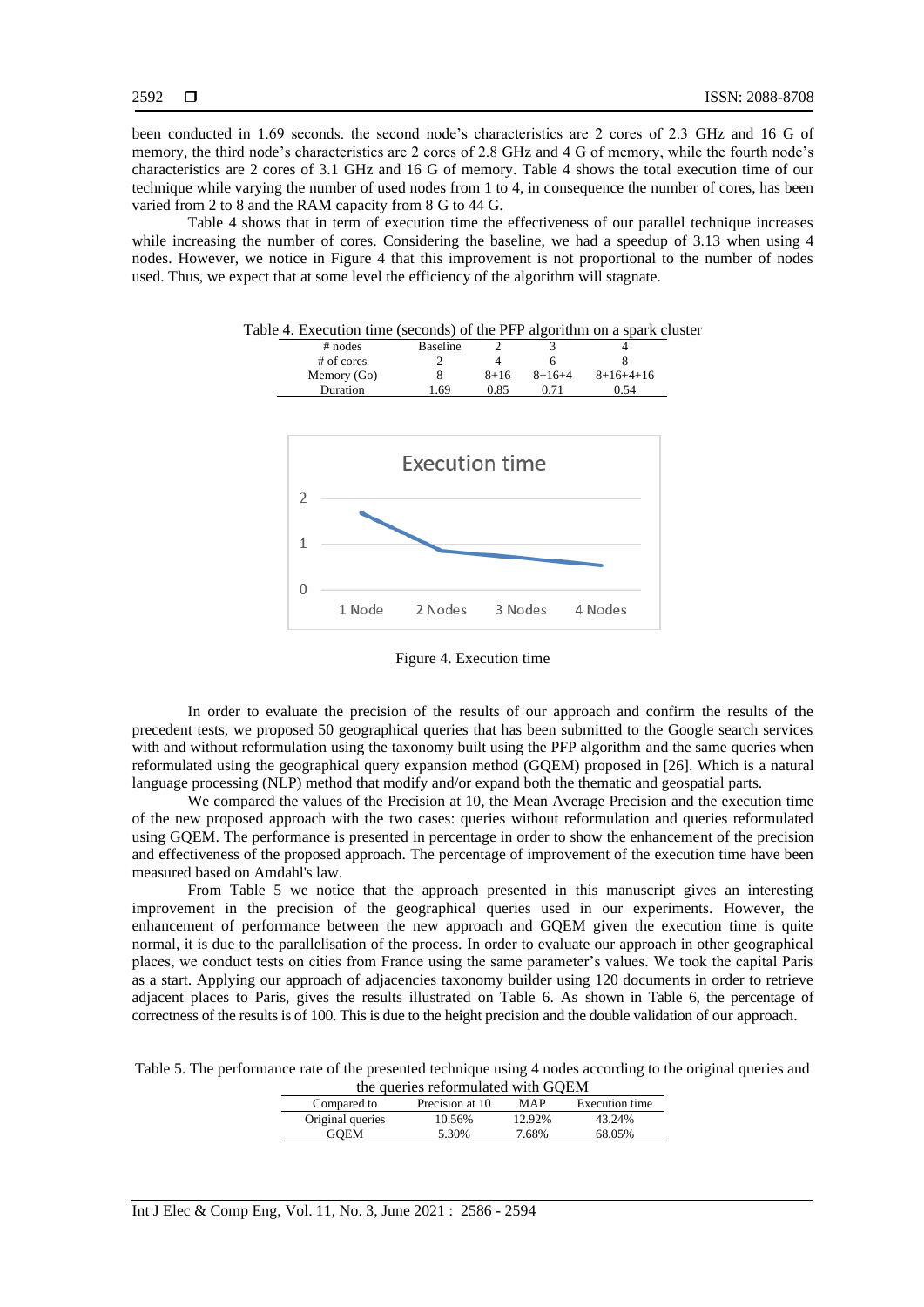| Child nodes          | Distance with Paris | Validated (Yes/No) |
|----------------------|---------------------|--------------------|
| <b>Aubervilliers</b> | 6.57 km             | Yes                |
| <b>Bobigny</b>       | 8.85 km             | Yes                |
| Les-Mureaux          | 34.54 km            | Yes                |
| Ligné                | 319 km              | N <sub>0</sub>     |
| Liré                 | 3539.32 km          | N <sub>0</sub>     |
| Livry-Gargan         | 15.13 km            | Yes                |
| Noisy-le-Grand       | 16.38 km            | Yes                |
| Pantin               | 6.47 km             | Yes                |
| Saint-Denis          | 8.22 km             | Yes                |
| Saint-Ouen           | 5.78 km             | Yes                |
| Villepinte           | 18.72 km            | Yes                |

Table 6. Resulted child nodes for a one-level taxonomy of France

#### **5. CONCLUSION AND FUTURE WORKS**

In this paper, we proposed a new method of construction of geographical taxonomies of adjacency using the parallel FP-growth algorithm, and a technique for reformulating geographical queries that contain a spatial entity of adjacency. We have conducted tests on the taxonomy builder method by forming Morocco's taxonomy of adjacency. During our experimentations, we varied the minimum support threshold and the used spatial relationship in order to search for the parameters of the approach that extract the most appropriate frequent item sets and association rules. Then we constructed the Moroccan taxonomy using a minimum support of 0.4 and a minimum confidence of 0.6 and the spatial relation "près de", because these conditions gave the best results during our experiments. The proposed technique of reformulation has been tested on 50 queries, with a geographical intent and thematic entities from different fields. These queries had been reformulated based on the spatial taxonomy of adjacency. Finally, we compared the results retrieved by the Precision at 10, the mean average precision and the execution time. The results show that the reformulation based on our proposed approach and using a small number of reformulation terms has improved the value of the used indicators significantly. Considering the experimental results, we conclude that the presented method is an efficient work that permit to interpret and improve the results and effectiveness of queries containing a spatial entity of adjacency. The enhancement resulted from the proposed method is due to the use of a data mining approach based on an association rules technique, the processing of the geographical data in a personalized manner, considering the hierarchic structure of this data using taxonomies and the parallelisation of the process in order to minimise the execution time. As future work, we intend to propose a new method of geographical query reformulation, based on big data technologies and an in-depth analysis of user's behaviours through a study of a search engine's traces.

#### **REFERENCES**

- [1] M. Sanderson, and J. Kohler, "Analyzing geographic queries," *Proceedings of SIGIR the Workshop on Geographic Information Retrieval*, Sheffield UK, 2004, pp. 8-10.
- [2] D. Jiang, F. Cai, H. Chen, "Location-sensitive personalized query auto-completion," *Proc. of the 10th International Conference on Intelligent Human-Machine Systems and Cybernetics (IHMSC)*, Zhejiang, China, 2018, pp. 15-19.
- [3] A.-M. Rocío and L.-O. Erick, "Geo information extraction and processing from travel narratives," *Proc. of 14th Int. Conference on Electronic Transforming the Nature of Communication, Helsinki Finland*, 2010, pp. 363-373.
- [4] P. Loustau, "Interprétation automatique d'itinéraires dans des récits de voyage," PhD thesis, Université de Pau et des Pays de l'Adour, 2008.
- [5] D. H. Bouamor, "Extraction des connaissances à partir du Web pour la recherche des images géoréférencées," *Proceedings of Conférence en Recherche d'Information et Applications (CORIA)*, 2009*,* pp. 519-526.
- [6] D. Buscaldi and P. Rosso, "Using GeoWordNet for Geographical Information Retrieval," *Workshop of the Cross-Language Evaluation Forum for European Languages (CLEF)*, vol. 5706, pp. 863-866, 2008.
- [7] D. Buscaldi, "Toponym ambiguity in geographical information retrieval," *Proc. of the 32nd Int. ACM SIGIR Conference on Research and Development in Information Retrieval, SIGIR'09*, New York USA, 2009, pp. 847-847.
- [8] R. N. P. Vargas, M. F. Moura, E. A. Speranza, E. Rodriguez, S. O. Rezende, "Discovering the spatial coverage of the documents through the SpatialCIM methodology," *Proceedings of the International Conference on Geographic Information Science AGILE'2012*, Avignon, 2012, pp. 181-186.
- [9] A. Einat, N. Har'el, R. Sivan, A. Soffer, "Web-a-where: Geotagging web content," *Proc. of the 27th Annual Int. ACM SIGIR Conference on Research and Development in Information Retrieval*, Sheffield, UK, 2004, pp. 273-280.
- [10] M. Gaio, V.T. Nguyen, C. Sallaberry, "Typage de noms toponymiques à des fins d'indexation géographique," *Revue Traitement Automatique des Langues*, vol. 53, no. 2, pp. 143-176, 2012.
- [11] S. Yangqiu, L. Shixia, L. Xueqing, W. Haixun, "Automatic taxonomy construction from keywords via scalable Bayesian rose trees," *IEEE Transactions on Knowledge and Data Engineering*, vol. 27, no. 1, pp. 1861-1874, 2015.
- [12] L. Xueqing, et al., "Automatic taxonomy construction from keywords," *Proc. of the 18th ACM SIGKDD Int. Conf. on Knowledge Discovery and Data Mining (KDD'12)*, New York, NY, USA, 2012, pp. 1433-1441.